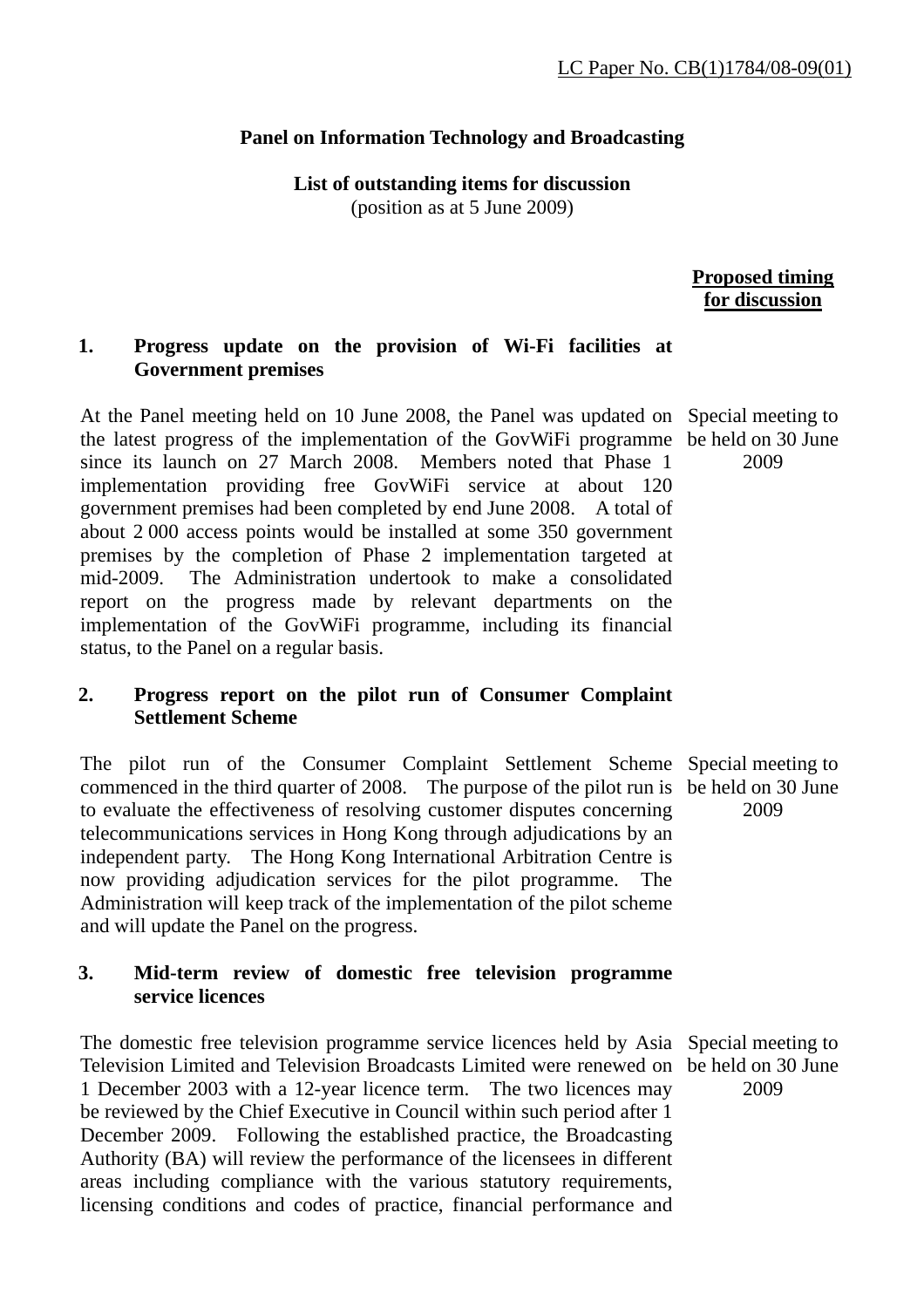public views of their performance via an opinion survey and public hearing. The BA will also assess the six-year investment plans of the licensees covering the second half of the validity period of their licences, i.e. from 2010 to 2015. The Administration will brief the Panel on the details of the mid-term review in due course.

# **4. Public consultation on public service broadcasting (PSB) including issues related to the future of RTHK and the opening up of radio/TV channels for use of the community**

At the Panel meeting held on 29 January 2008, members expressed grave concern about the deferral in releasing the consultation paper on PSB and the future of RTHK which was originally scheduled for discussion at the meeting. The Administration indicated that as the review of PSB and the related issues of the future of RTHK and community participation in broadcasting were highly sensitive and complex issues that had to be handled cautiously and dealt with together, more time was needed to prepare for a comprehensive consultation exercise. The Administration undertook to make the best effort to finalize the consultation paper within a reasonable timeframe.

At the Panel meeting on 11 May 2009, members once again expressed grave concern about the deferral of the consultation. Members requested the Secretary for Commerce and Economic Development to brief the Panel on the latest progress of the matter and the timetable for the consultation before the end of the current legislative session.

## **5. Review of Control of Obscene and Indecent Articles Ordinance (COIAO) (Cap. 390)**

The Commerce and Economic Development Bureau launched a four-month public consultation on the review of COIAO on 3 October 2008. At the Panel meetings held on 20 November 2008 and 21 January 2009, members received submissions from and exchanged views with deputations and interested parties on the review of COIAO. The consultation was completed on 31 January 2009. Over 18,000 submissions were received. The Administration is analysing the public views received and will come up with proposals for the second round of public consultation as far as possible.

July 2009

July 2009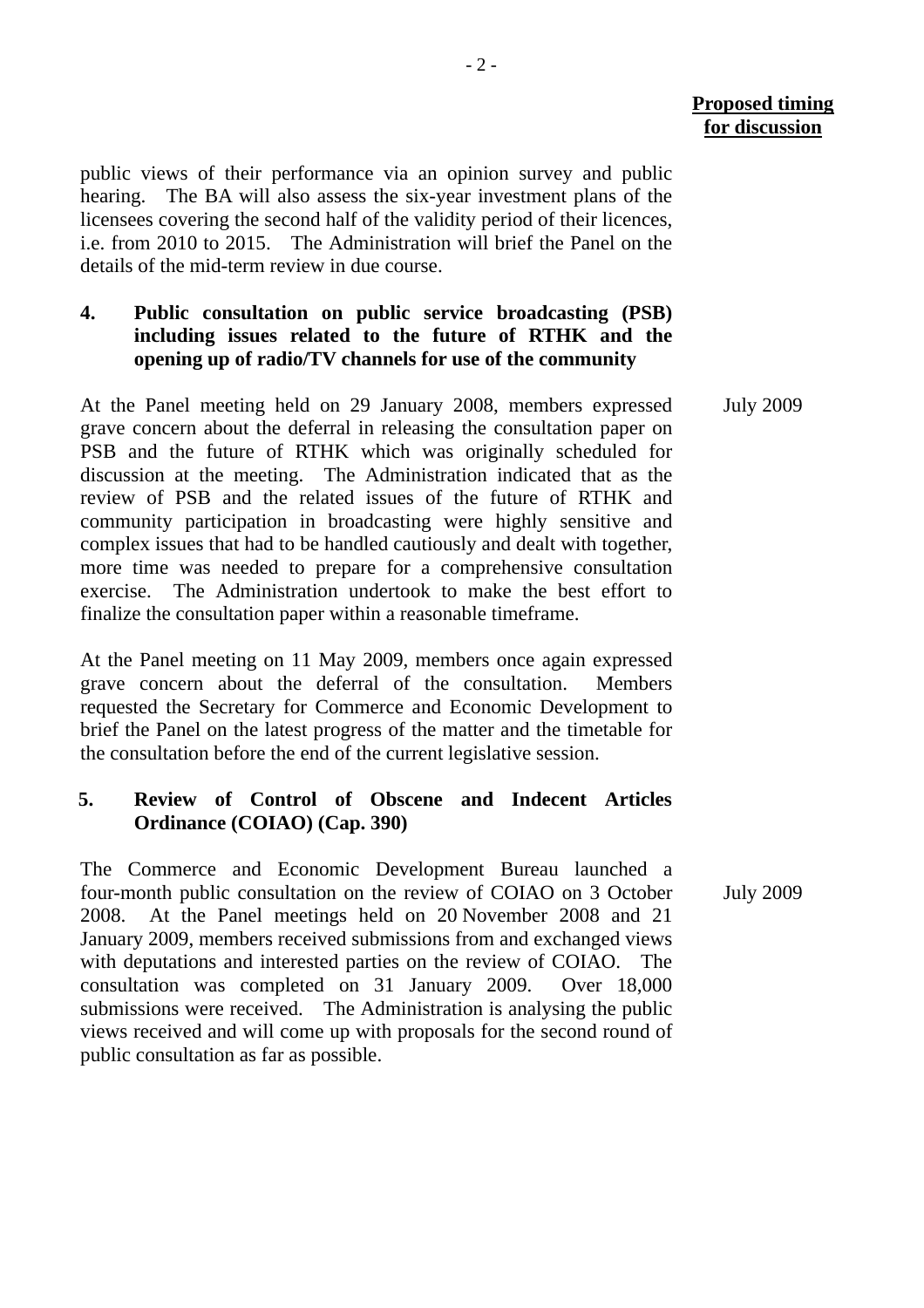July 2009

#### **6. Information security**

At the Panel meeting held on 8 December 2008, members were briefed on the progress of Government's information security enhancement programmes to better protect personal and sensitive data following a series of incidents involving leakage of personal data in Government bureaux/departments. The Administration was requested to update the Panel on the progress of existing and planned security enhancement initiatives on a regular basis, the first one in six months' time.

#### **7. Review of telephone directory enquiry service**

In accordance with the current licence condition, fixed carrier licensees are required to provide directory information services (including printed directory and directory enquiry service) free of charge to the customers. No such licensing requirement is imposed on mobile carrier licensees. The OFTA has recently commissioned an independent consultant to conduct a market survey to find out the public's perception and expectation on the directory information services. Subject to the findings of the survey, the OFTA will conduct a public consultation to solicit the views and comments from the general public and the industry on the proposed way forward. To be confirmed

#### **8. Regulation of radio broadcasting**

Following the incident on unlicensed broadcast by Citizens' Radio leading to the prosecution of a number of persons for breaching the provisions in the Telecommunications Ordinance (TO) (Cap. 106), some Panel members expressed concern that the Administration seemed to have enforced the concerned provisions selectively. As such, the Panel requested the Administration to brief members on the prevailing policies relating to the regulation of radio broadcasting and the use of radiocommunications apparatus for the purpose of radio broadcasting at the Panel meeting on 19 February 2008. To be confirmed

At the Panel's request, the Research and Library Services Division (RLSD) of the LegCo Secretariat conducted a research on the regulation of radio broadcasting services in Canada, the United States, the United Kingdom and Australia to facilitate members' future deliberation on the situation in Hong Kong. RLSD presented its report to the Panel on 10 June 2008. Members were concerned about the Chief Executive in Council's unchecked powers to approve or reject a licence application, the absence of an appeal mechanism and the lack of transparency, accountability and public participation in Hong Kong's sound broadcasting licensing regime. Members called for an early review of the TO to enhance the fairness and transparency of the licence